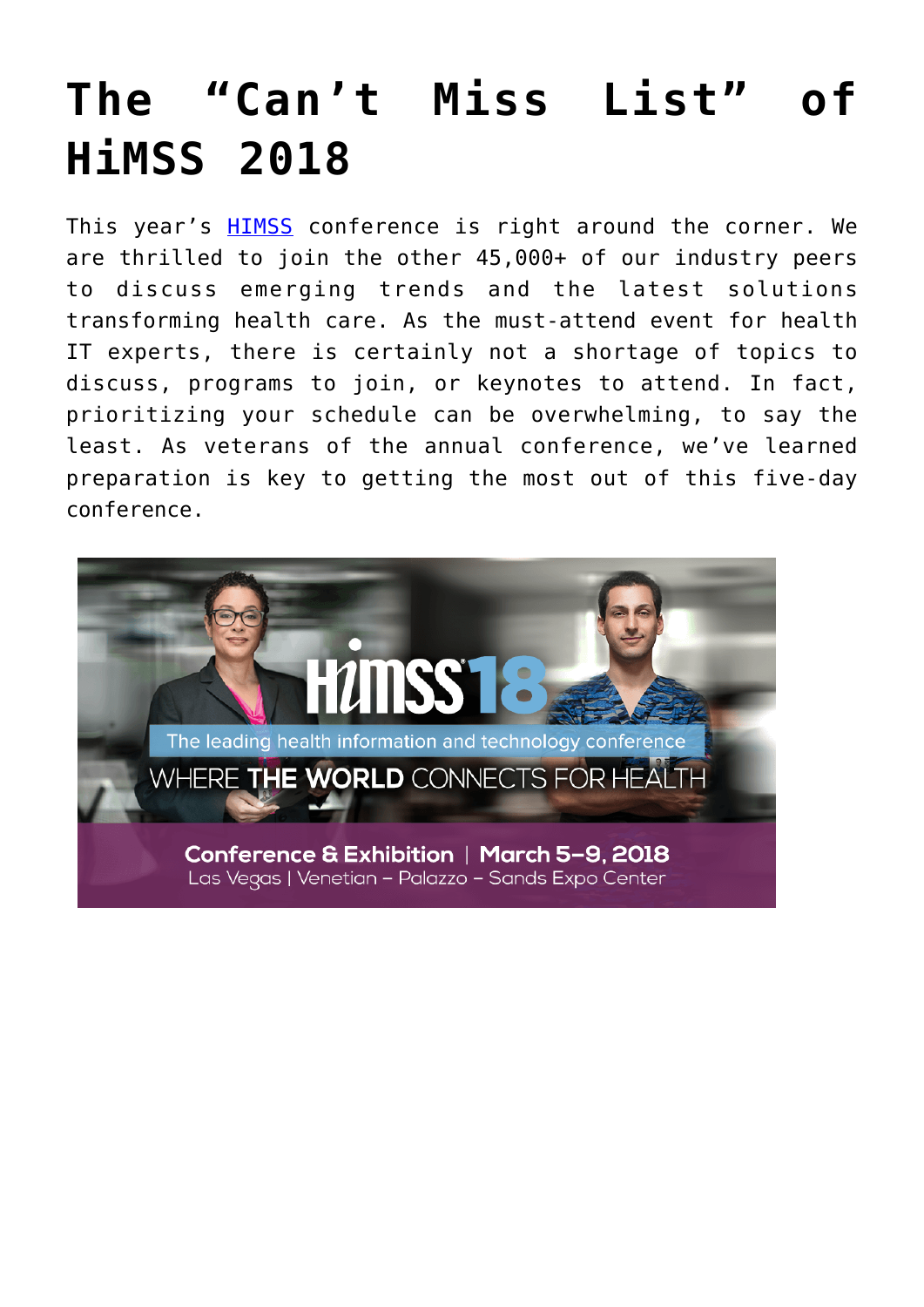Here are some of the programs that made the top of our list:

**Monday, March 5: ["Technology for a Healthier Future:](http://www.himssconference.org/session/technology-healthier-future-modernization-machine-learning-and-moonshots) [Modernization, Machine Learning, and Moonshots"](http://www.himssconference.org/session/technology-healthier-future-modernization-machine-learning-and-moonshots) Presented by Eric Schmidt, Executive Chairman, Alphabet Inc.** – Technology's role in modernizing care



continues to grow as more organizations move to the cloud. How the industry can leverage these solutions to better serve patients will certainly be a focus of discussion. At CNSI, we've seen firsthand the benefits of this [adoption in](https://www.cns-inc.com/evobrix) [Michigan](https://www.cns-inc.com/evobrix), and look forward to exploring these advantages further.

**Tuesday, March 6: ["How CMS is Leveraging Information](http://www.himssconference.org/session/how-cms-leveraging-information-and-technology-medicare-and-medicaid) [and Technology in Medicare and Medicaid"](http://www.himssconference.org/session/how-cms-leveraging-information-and-technology-medicare-and-medicaid) Presented by Seema Verma, Administrator, CMS** – CMS Administrator Seema Verma has promised to make better access to data

a priority of her tenure, but many within the healthcare industry are interested in hearing the strategy behind this promise. Government involvement in advancing interoperability is crucial to the future of the industry, and we look forward to learning more about her plans to leverage this technology to better serve patients.

**Thursday, March 8: ["MHS Opioid Registery: Promiting](http://www.himssconference.org/session/mhs-opioid-registry-promoting-learning-health-system) [the Learning Health System"](http://www.himssconference.org/session/mhs-opioid-registry-promoting-learning-health-system) Presented by Chris Nichols, Program Manager, EIDS & Christopher Spevak, Director of the National Capital Region's Opioid**

**Safety Program, DHA** – The opioid epidemic continues to claim the lives of dozens of Americans every day, and states are scrambling to find a way to combat this devastating crisis. Leveraging technology to predict and prevent overprescribing and abuse is a **promising solution**, and we can't wait to



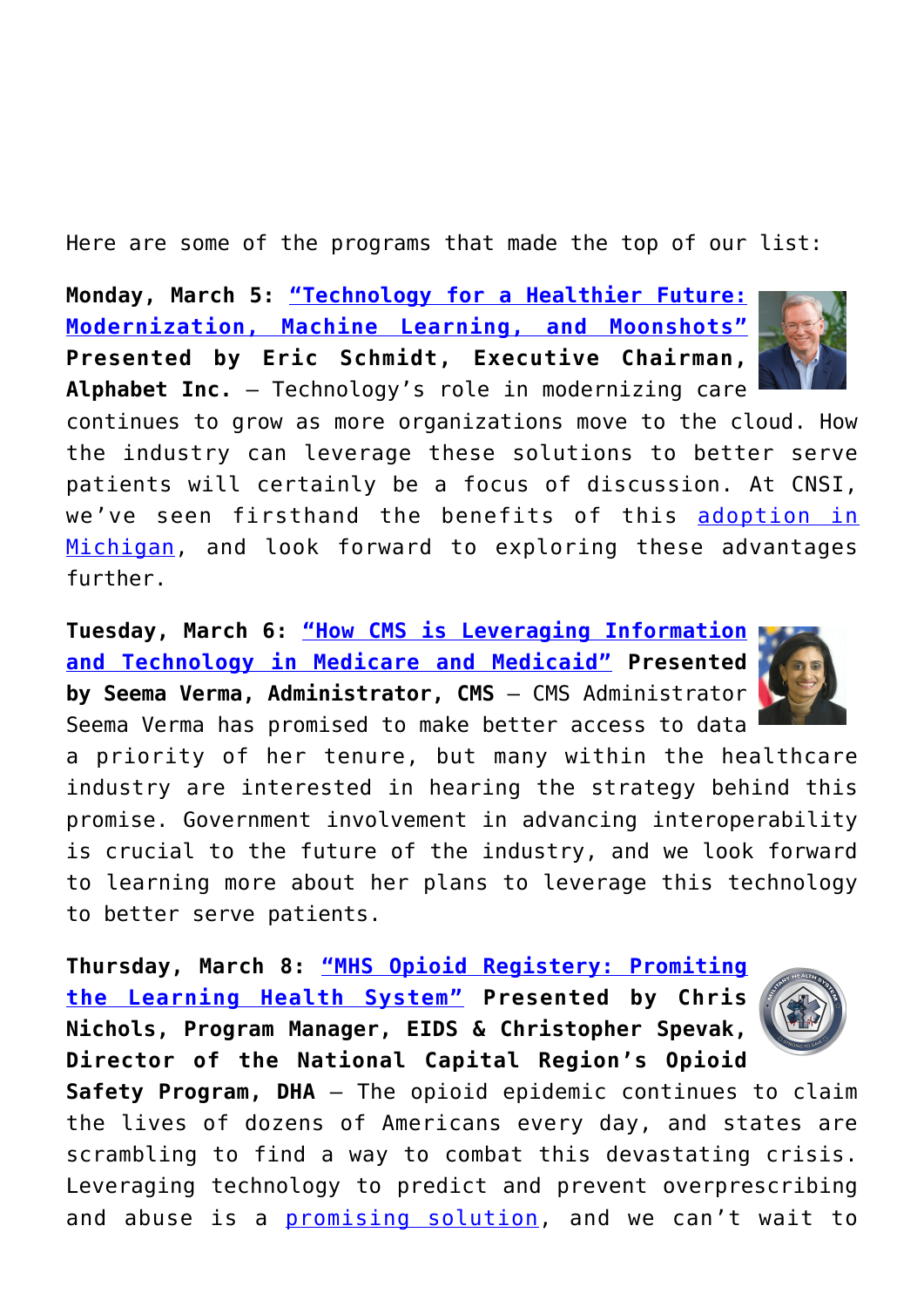explore this issue more next week.

What sessions are you most excited to attend? Let us know on Twitter @CNSICorp and don't forget to use the hashtag #HiMSS18.